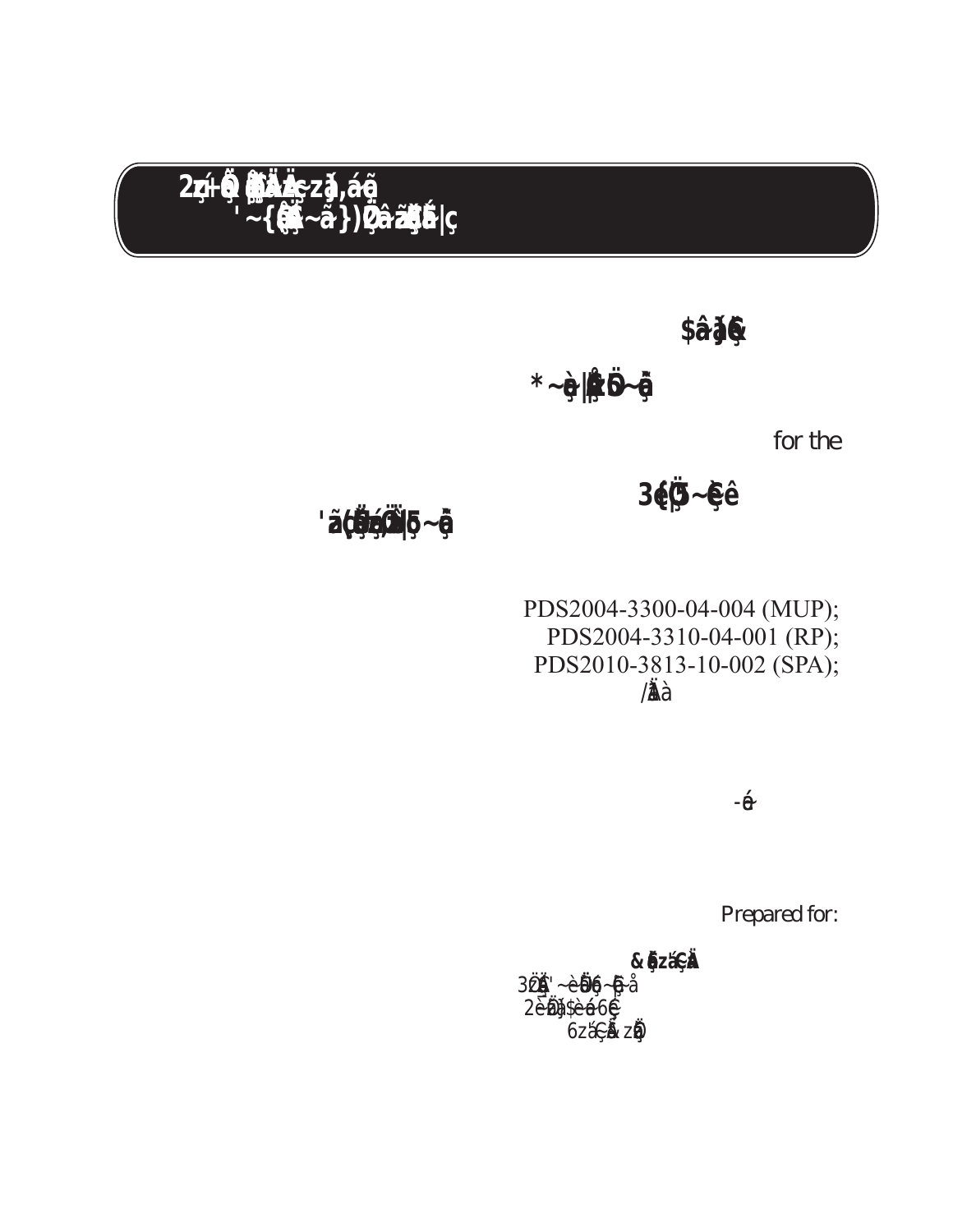### CHRISTIAN WHEELER E N G I N E E R I N G

December 4, 2014

Superior Ready Mix Concrete, L.P. CWE 2110171.02R 1508 West Mission Road Escondido, California 92029

**Subject: Revised Report of Supplemental Slope Stability Analyses and Reclamation Fill Settlement, Proposed Otay Hills Quarry, Alta Road and Otay Mesa Road, San Diego County, California.**

Dear Ladies and Gentlemen,

In accordance with your request and our Proposal dated March 17, 2011, Christian Wheeler Engineering has prepared this revised report to provide the results of our supplemental slope stability analyses for the subject project. Our supplemental analyses addressed the proposed Phase 2A, 2B, and 2C cut (extraction) slopes, the proposed Phases 3A, 3B, 3C, and 3D cut (extraction) slopes, the proposed Phases 4B, 4C, and 4D fill (reclamation) slopes, and the final (post reclamation) project cut and fill slopes. Full descriptions of the site's physical and geologic conditions as well as the scope of the proposed quarry project have been provided in our referenced Report of Geologic Reconnaissance (CWE, 2011).

**SUPPLEMETNAL STABILITY ANALYSES:** As described in our referenced report (CWE, 2011), "Global stability of steep rock slopes, such as those proposed for the quarry operation, depends on several factors such as type of rock, rock strength, orientation of fractures or other planes of weakness, and slope angles. In quarry operations with steep, high slopes, factors of safety typically range from approximately 1.2 to greater than 1.5. The previous slope stability analysis of the site performed by Testing Engineers in 2005 indicated that the proposed cut slopes should be adequately stable to the proposed heights for slopes as steep as 1:1 (horizontal to vertical), and possibly as steep as 0.5:1. Based on our review of those calculations, as well as our review of other available data pertaining to the stability of rock slopes in quarry operations, it is our opinion that the previous slope stability analysis by Testing Engineers adequately addresses the stability of the proposed cut slopes."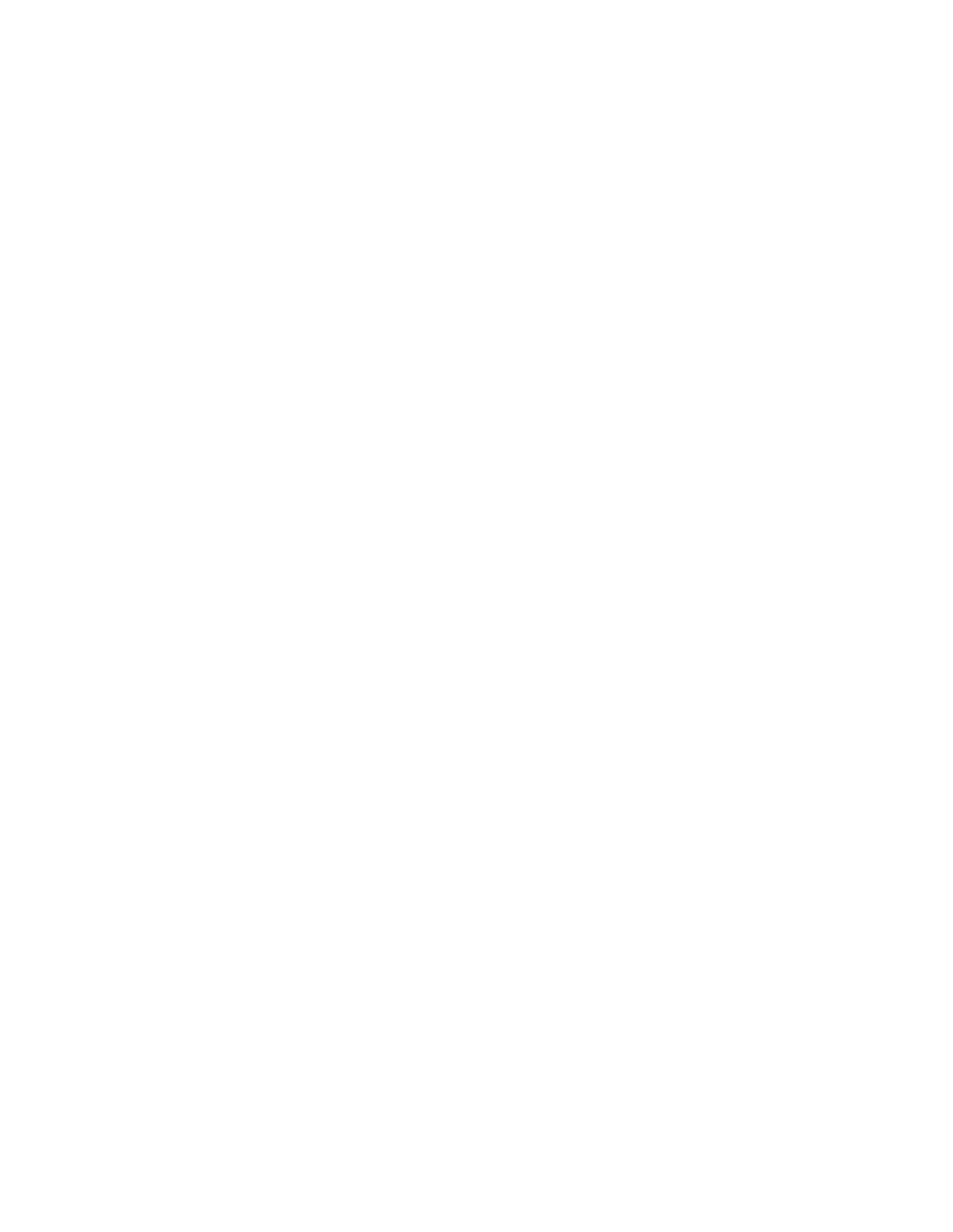Our initial supplemental analyses performed in the preparation of this report included rock slope stability analyses (modelling planar and wedge failures) of the steepest of the proposed extraction (cut) slopes during Phases 2A, 2B, 2C, 3A, 3B, 3C, and 3D of the project utilizing the referenced Rockpack III © software prepared by C.F. Watts & Associates. Analyses of the extraction slopes that will remain as part of the project after the completion of the Phase 4E reclamation phase were also conducted. The findings presented herein are based on the assumption that the geologic conditions at the site, including rock type, rock strength, and degree and pattern of fracturing, are similar to those described in the Geotechnical Evaluation Report, Proposed Otay Hills Quarry prepared by Testing Engineers in September 2005.

The following Table I presents the results (factors-of-safety against failure) of our static and pseudo static rock slope analyses for the extraction slopes proposed for this project as well as the final cut slopes to remain upon completion of Phase 4E (completion of reclamation). It should be noted that within Phase 2 of the project the interim and side quarry slopes will be approximately 1:1 (H:V) and during Phase 3 the interim extraction slopes will be approximately 1:1 (H:V) while the side quarry slopes will be cut at inclinations of 0.5:1 (H:V). Our analyses of the Phase 3 slopes focused on the steeper, side quarry slopes.

| Phase               | Description of Extraction Slope                             | Static F.O.S. | Pseudo-Static<br><b>F.O.S.</b> |
|---------------------|-------------------------------------------------------------|---------------|--------------------------------|
| 2A                  | 175' high $@1:1$ (H:V) inclination                          | 4.1           | 3.2                            |
| 2B                  | 175' high @ 1:1 (H:V) inclination                           | 4.1           | 3.2                            |
| 2C                  | 165' high @ 1:1 (H:V) inclination                           | 4.3           | 3.4                            |
| 3A                  | 260' high @ 0.5:1 (H:V) inclination<br>with 1:1 cut above   | 2.4           | 2.1                            |
| 3B                  | 525' high $@$ 0.5:1 (H:V) inclination<br>with 1:1 cut above | 1.4           | 1.2                            |
| 3C                  | 525' high @ 0.5:1 (H:V) inclination<br>with 1:1 cut above   | 1.4           | 1.2                            |
| 3D                  | 500' high $@$ 0.5:1 (H:V) inclination<br>with 1:1 cut above | 1.5           | 1.2                            |
| Final Cut<br>Slopes | 200' high $@1:1$ (H:V) inclination                          | 4.7           | 3.7                            |

| TABLE I - EXTRACTION & FINAL CUT SLOPES |  |
|-----------------------------------------|--|
|-----------------------------------------|--|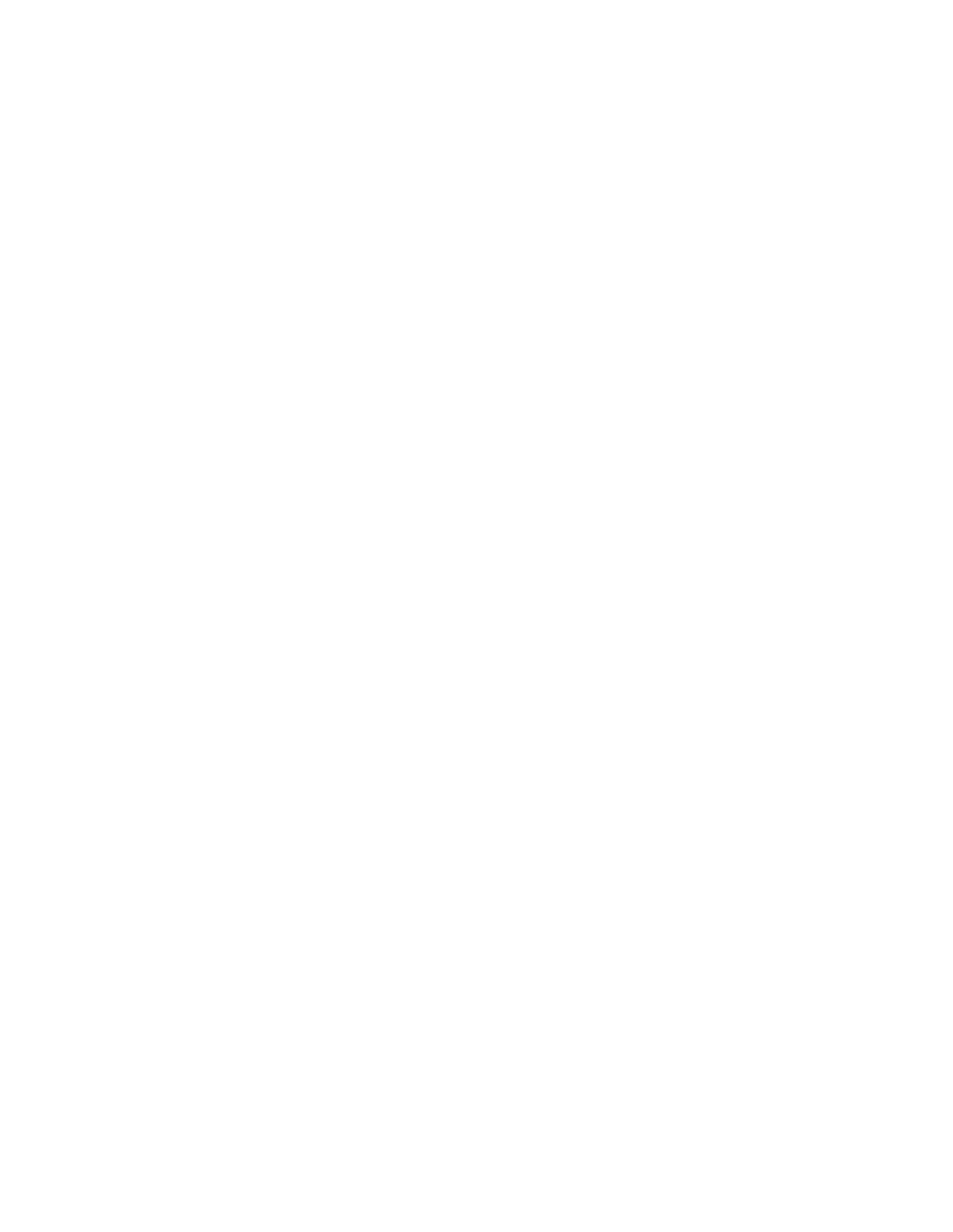The results of our rock slope stability analyses indicate that the steepest of the proposed extraction slopes will demonstrate minimum factors-of-safety against static and pseudo-static failure in excess of the minimum County requirements for temporary slopes of 1.3 and 1.1, respectively. Based on these results along with the nature of the material at the site, it is our opinion that the risk of significant, deep-seated slope instability in the native materials at the site can be considered to be low. It should be noted localized areas of potentially unstable slopes might be present where intersecting fractures or other planes of weakness are exposed in steep cut slopes. The potential for such unforeseen areas of potentially unstable conditions could be mitigated during site extraction with recommendations presented by a qualified engineer that would be based on site observations by a qualified geologist.

Furthermore, the final cut slopes will demonstrate minimum factors-of-safety against static and pseudo-static failure in excess of the minimum County requirements for final or permanent slopes of 1.5 and 1.1, respectively. The final cut slopes are anticipated to be stable and should not endanger public or private property or result in the deposition of debris on any public way or interfere with any existing drainage courses. The need for rock fall or debris barriers or fences along final cut slopes should be addressed by a qualified engineer at the completion of site reclamation.

We have also performed supplemental slope stability analyses of the proposed fill slopes associated with the Phase 4 reclamation operations at the site. As described in our previous report, the site will be used as an Inert Debris Engineered Fill (landfill). The material placed in the Inert Debris Engineered Fill will be imported to the site over a space of approximately 90 to 95 years and will consist of a variety of materials (CWE, 2011). The results of the reclamation slope stability analyses herein are based on the assumption that the fill materials will have strength parameters similar to those described in our previous report (CWE, 2011). The following Table II presents the results of our analyses for the proposed fill slopes (reclamation and final) proposed for this project. As necessary, the inclinations of the temporary reclamation slopes were adjusted in our analyses in order to allow the proposed fill slopes to demonstrate minimum factors-of-safety against failure under static and pseudo static conditions of 1.3 and 1.1, respectively, which are the minimums required by the County.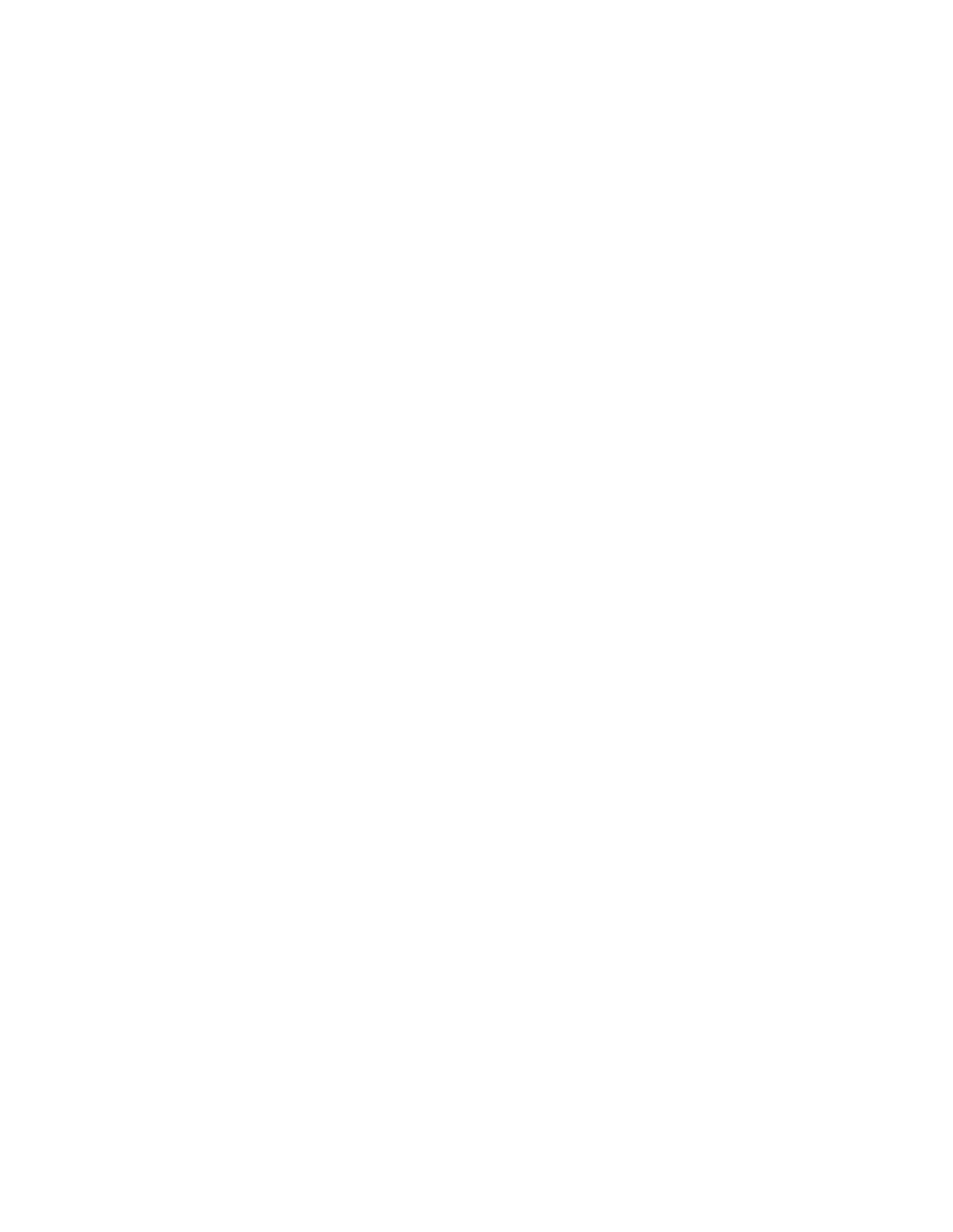| Phase      | <b>Slope Description</b>  | <b>Static</b> | Pseudo-Static       | <b>Required Slope</b> |
|------------|---------------------------|---------------|---------------------|-----------------------|
|            |                           | <b>F.O.S.</b> | <b>F.O.S.</b>       | Inclination (max)     |
| 4A         | 285' high @ 2.1:1 (H:V)   | 1.3           | 1.0<br>(inadequate) | 2.25:1                |
| 4A         | 285' high @ 2.25:1 (H:V)  |               | 1.1                 |                       |
| 4B & 4C    | 550' high @ 2.5:1 (H:V)   | 1.4           | 1.0<br>(inadequate) | 2.6:1                 |
| 4B & 4c    | 550' high @ 2.6:1 (H:V)   |               | 1.1                 |                       |
| 4D         | 450' high $@ 2.2:1 (H:V)$ | 1.3           | 1.0<br>(inadequate) | 2.5:1                 |
| 4D         | 450' high $@$ 2.5:1 (H:V) |               | 1.1                 |                       |
| Final 4D/E | 70' high @ 2.0:1          | 1.5           | 1.1                 | As steep as 2:1       |

### **TABLE II –FILL SLOPES (RECLAMATION & FINAL)**

As demonstrated by the results of our reclamation slope stability analyses (included in Appendix A at the rear of this report), in order to demonstrate minimum factors-of-safety of 1.1 against pseudo-static, temporary slope failure, the temporary Phase 4A reclamation slope will need to be flattened to an inclination of 2.25:1 (H:V), the Phase 4B and 4C slopes will need to be flattened to inclinations of 2.6:1 (H:V), and the Phase 4D reclamation slope will need to be constructed at a 2.5:1 (H:V) inclination.

It should be noted that although the results of our pseudo-static analyses demonstrate that the proposed 450-foot-high 4D reclamation slope will need to constructed at a maximum inclination of 2.5:1 (H:V) in order to demonstrate adequate temporary stability, upon completion of Phase 4E, the proposed 70-foot-high fill slope that will remain could be steepened to 2.0:1 (H:V) and still demonstrate adequate stability.

Included in Appendix B of this report are the results of our surficial stability analysis of the final fill slope (following Phase 4E) that could be constructed as steeply as 2:1 (H:V). This analysis demonstrates that the proposed final fill slope will demonstrate a factor-of-safety against surficial failures of 1.5, which is the minimum that is generally considered to be stable.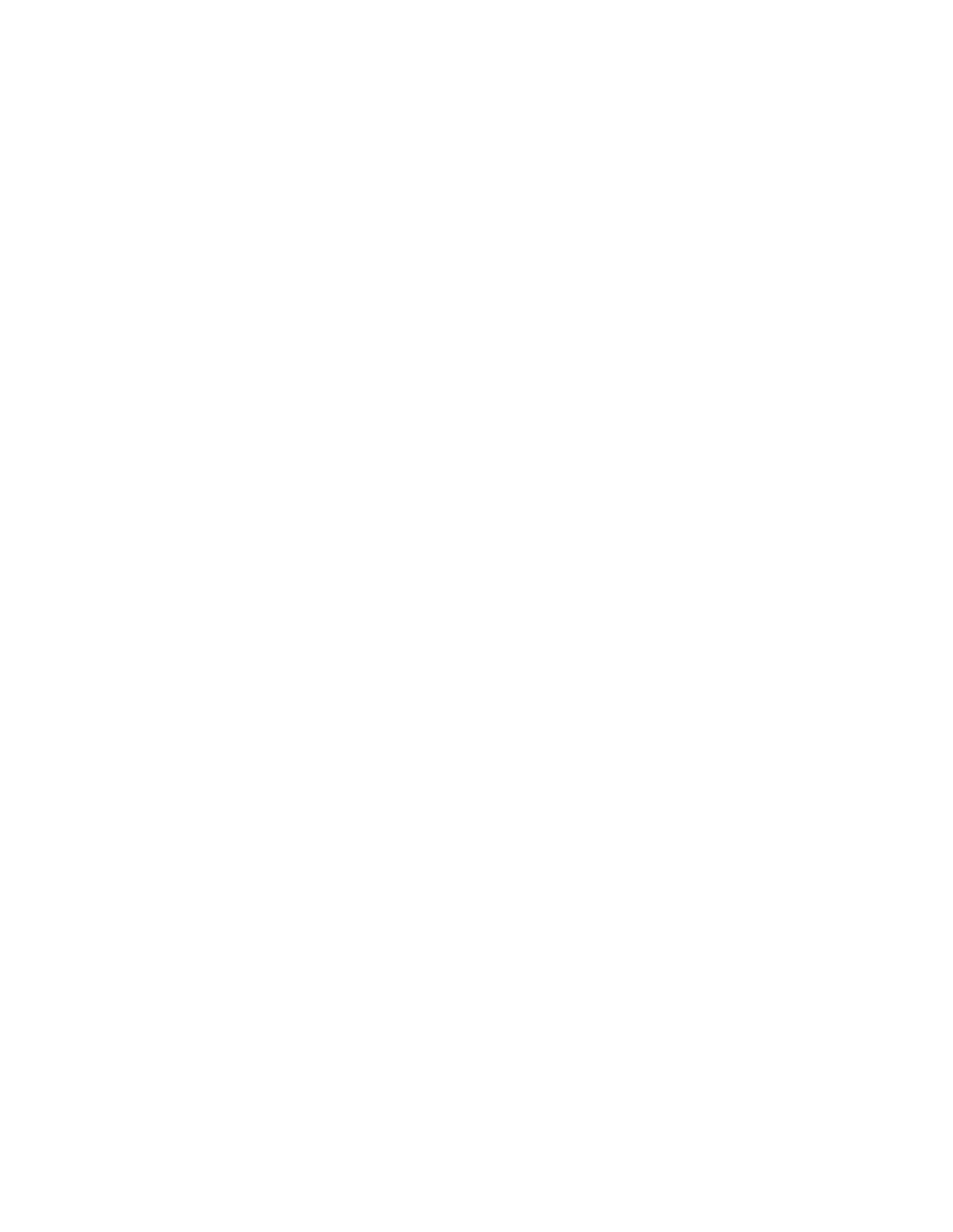From a geotechnical standpoint, the inclusion of drainage terraces on the final cut and fill slopes is not considered necessary as such terraces will not adversely affect or significantly improve the stabilities of the proposed slopes.

**RECLAMATION FILL SETTLEMENT:** As described on page 6 of our referenced report, "some settlement of the fill will occur. The amount of settlement is expected to range from approximately two percent to approximately five percent. The amount of settlement will depend on a variety of factors such as the type of material used in the fill, the degree of compaction of the fill, and the thickness of the fill. The deeper portions of the fill will probably experience greater settlement than the upper portions of the fill, due in part to the increased weight of the overlying fill. It is recommended that settlement monuments be installed and the potential fill settlement be evaluated by qualified personnel as the backfilling operations approach proposed finish grade elevations" (CWE, 2011). Although difficult to quantitatively predict given the potential variability in the factors described above, for planning purposes we expect that primary settlement of the deeper fill areas will occur from the beginning of reclamation and likely continue over several years. Secondary settlement of the fills may likely continue for a few decades after the completion of reclamation. As such, the placement and periodic monitoring of settlement monuments will be necessary to assist in future development of the site.

If you have any questions after reviewing this report, please do not hesitate to contact this office. This opportunity to be of professional service is sincerely appreciated.

Respectfully submitted,

CHRISTIAN WHEELER ENGINEERING

- cc: (2) Submitted
	- (4) EnviroMine Inc., 3511 Camino del Rio South, Suite 403, San Diego, CA 92108 (1) via email: travisj@enviromineinc.com



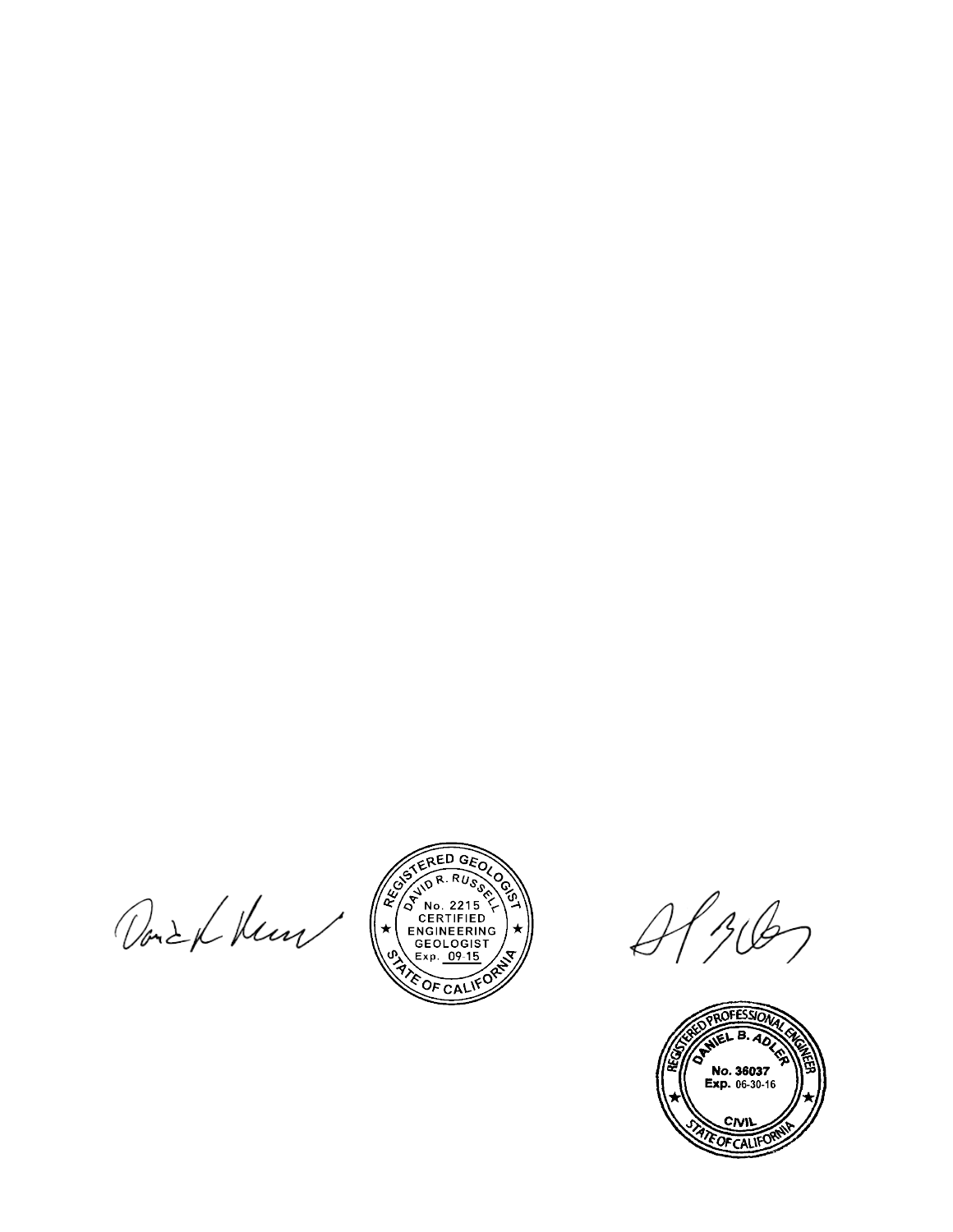### **REFERENCES**

California Division of Mines and Geology, 1997, Guidelines for Evaluating and Mitigating Seismic Hazards in California, Special Publication 117.

C.F. Watts & Associates, 2003, Rockpack III © for Windows.

Christian Wheeler Engineering, 2011, Report of Geologic Reconnaissance and Slope Stability Analysis, Proposed Otay Hills Quarry, Alta Road and Otay Mesa Road, San Diego County, California, CWE Report No. 2110171.01, dated October 6, 2011.

Eberhardt, Erik, 2003, Rock Slope Stability Analysis, Utilization of Advanced Numerical Techniques.

EnviroMine, Inc., 2010, Project Description for the Otay Hills Project, dated October 2010.

Geotechnics Incorporated, 2010, Feasibility of Restoration Backfill, Proposed Otay Hills Quarry, San Diego County, California Project No. 0695-006-00, Document No. 10-0387R, dated July 2, 2010.

Hoek, E. and Bray, J.W., 1974, Rock Slope Engineering.

Jennings, C.W., 1975, Fault Map of California, California Division of Mines and Geology, Map No. 1; Scale 1:750,000.

Testing Engineers, 2005, Geotechnical Evaluation Report, Proposed Otay Hills Quarry, Contract No. 85012, dated September 28, 2005.

United States Geological Survey 2004, Geologic Map of the El Cajon 30' X 60' Quadrangle, California, Open-File Report 2004-1361; compiled by Victoria R. Todd.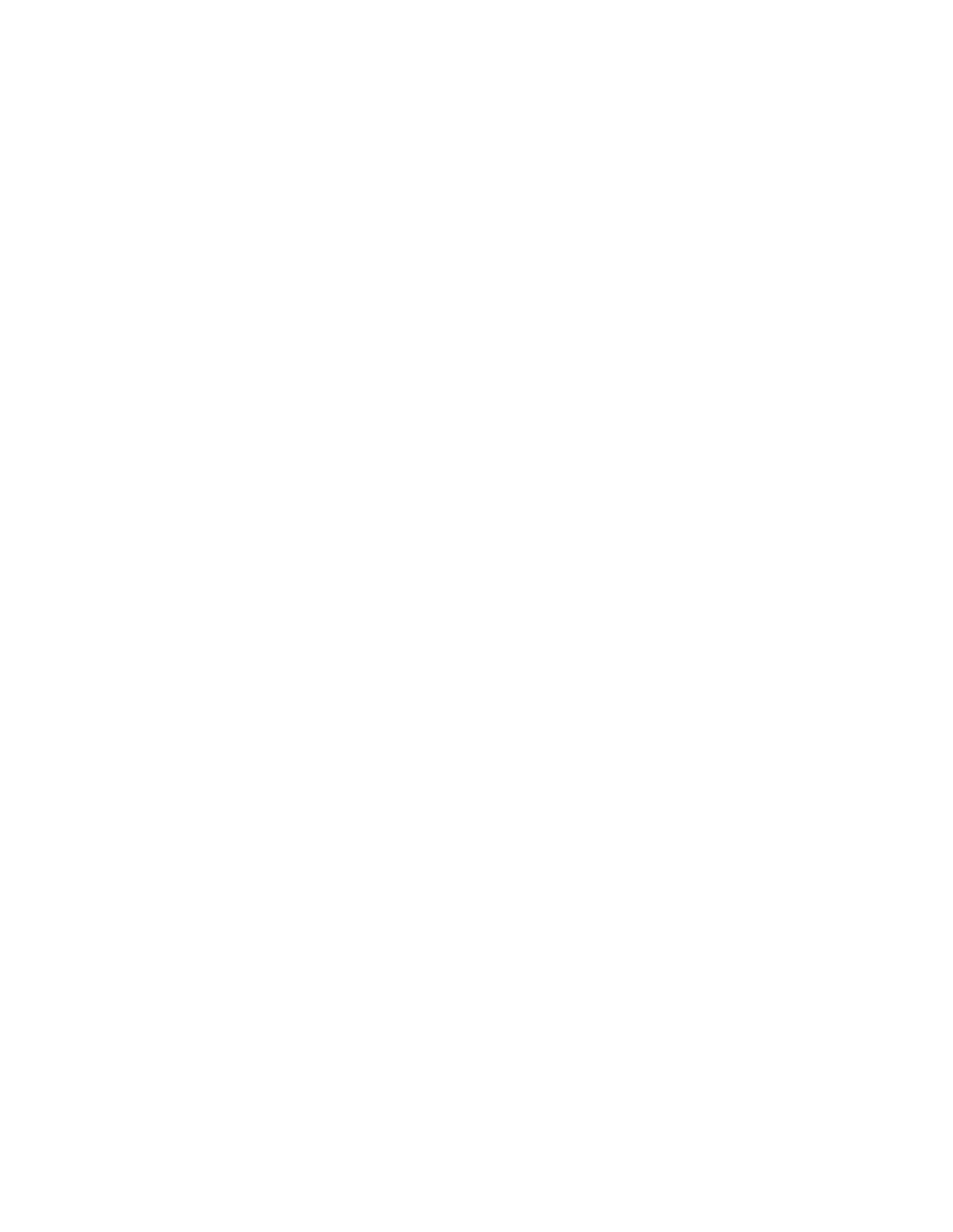### **PLANS AND TOPOGRAPHIC MAPS**

Chang Consultants, 2011, Plot Plan for Otay Hills, 2 Sheets; Scale: 1 inch = 200 feet, print date May 5, 2013.

Chang Consultants, 2011, Reclamation Plan for Otay Hills, 3 Sheets; Scale: 1 inch = 200 feet, print date May 5, 2013.

County of San Diego, 1963, Topographic Map Sheet 242-1791; Scale: 1 inch = 200 feet

County of San Diego, 1963, Topographic Map Sheet 242-1797; Scale: 1 inch = 200 feet

County of San Diego, 1963, Topographic Map Sheet 246-1791; Scale: 1 inch = 200 feet

County of San Diego, 1963, Topographic Map Sheet 246-1797; Scale: 1 inch = 200 feet

County of San Diego, 1983, Ortho-Topographic Map Sheet 242-1791; Scale: 1 inch = 200 feet

County of San Diego, 1983, Ortho-Topographic Map Sheet 242-1797; Scale: 1 inch = 200 feet

County of San Diego, 1983, Ortho-Topographic Map Sheet 246-1791; Scale: 1 inch = 200 feet

County of San Diego, 1983, Ortho-Topographic Map Sheet 246-1797; Scale: 1 inch = 200 feet

United States Geological Survey, 1975, Otay Mesa Quadrangle; Scale 1 inch = 2000 feet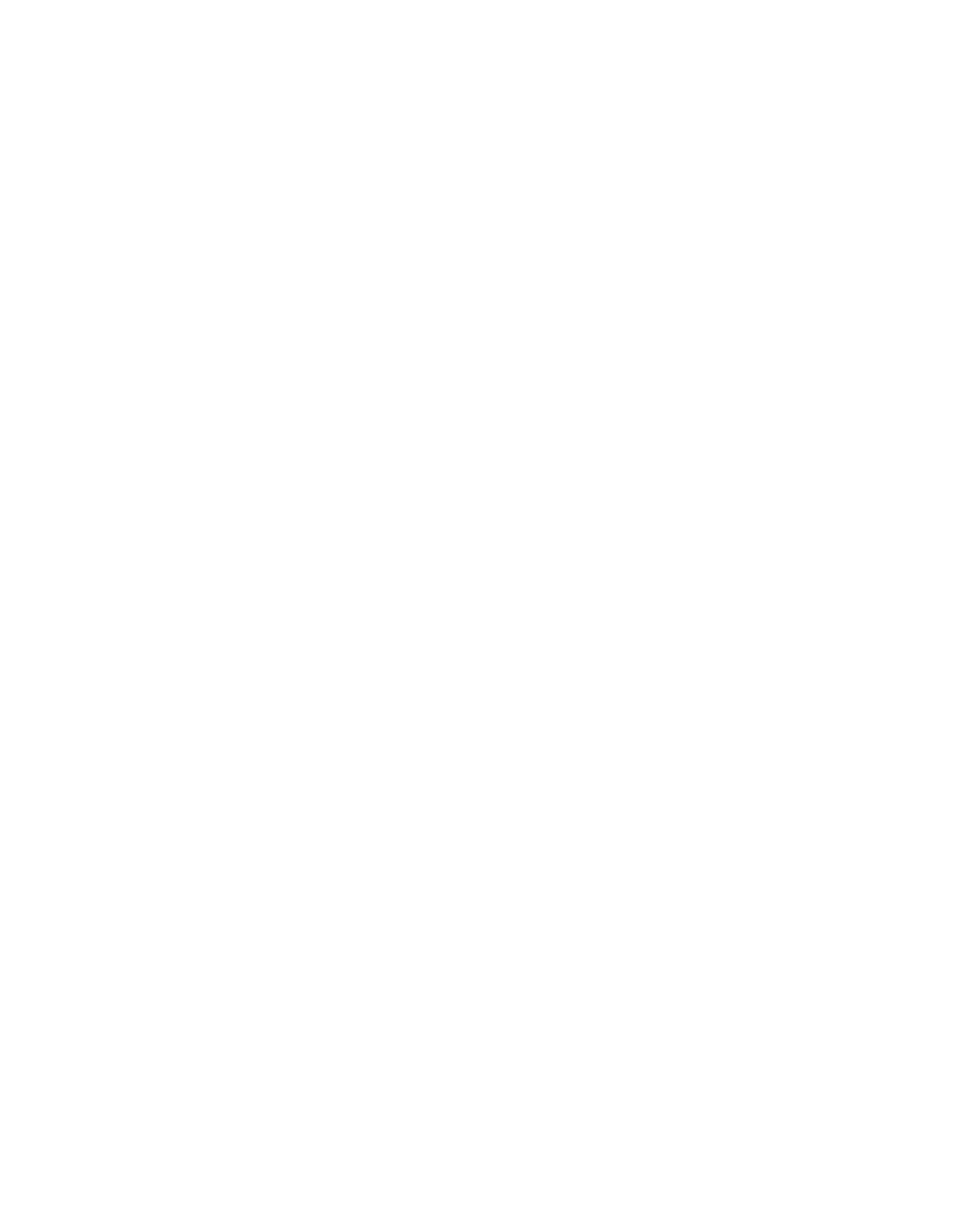### **PHOTOGRAPHS**

San Diego County, 1928, Flight 78A and 78B; Scale: 1 inch = 1000 feet (approximate)

San Diego County, 1953, Flight 3M, Photographs 23, 24, and 25, Scale: 1 inch = 1700 feet (approximate)

San Diego County, 1953, Flight 3M, Photographs 23, 24, and 25, Scale: 1 inch = 1700 feet (approximate)

San Diego County, 1960, Flight 14, Photographs 24 and 25; Scale: 1 inch = 1000 feet (approximate)

San Diego County, 1968, Flight 3JJ, Photographs 41 and 42; Scale: 1 inch= 1000 feet (approximate)

San Diego County, 1970, Flight 13, Photographs 1, 2, and 3; Scale: 1 inch= 2000 feet (approximate)

San Diego County, 1973, Flight 14, Photographs 1, 2, and 3; Scale: 1 inch= 1000 feet (approximate)

San Diego County, 1978, Flight 34D, Photographs 32, 33, and 34; Scale: 1 inch= 1000 feet (approximate)

San Diego County, 1983, Photographs 133 and 134; Scale: 1 inch= 2000 feet (approximate)

San Diego County, 1989, Photograph 18-45; Scale: 1 inch= 2640 feet (approximate)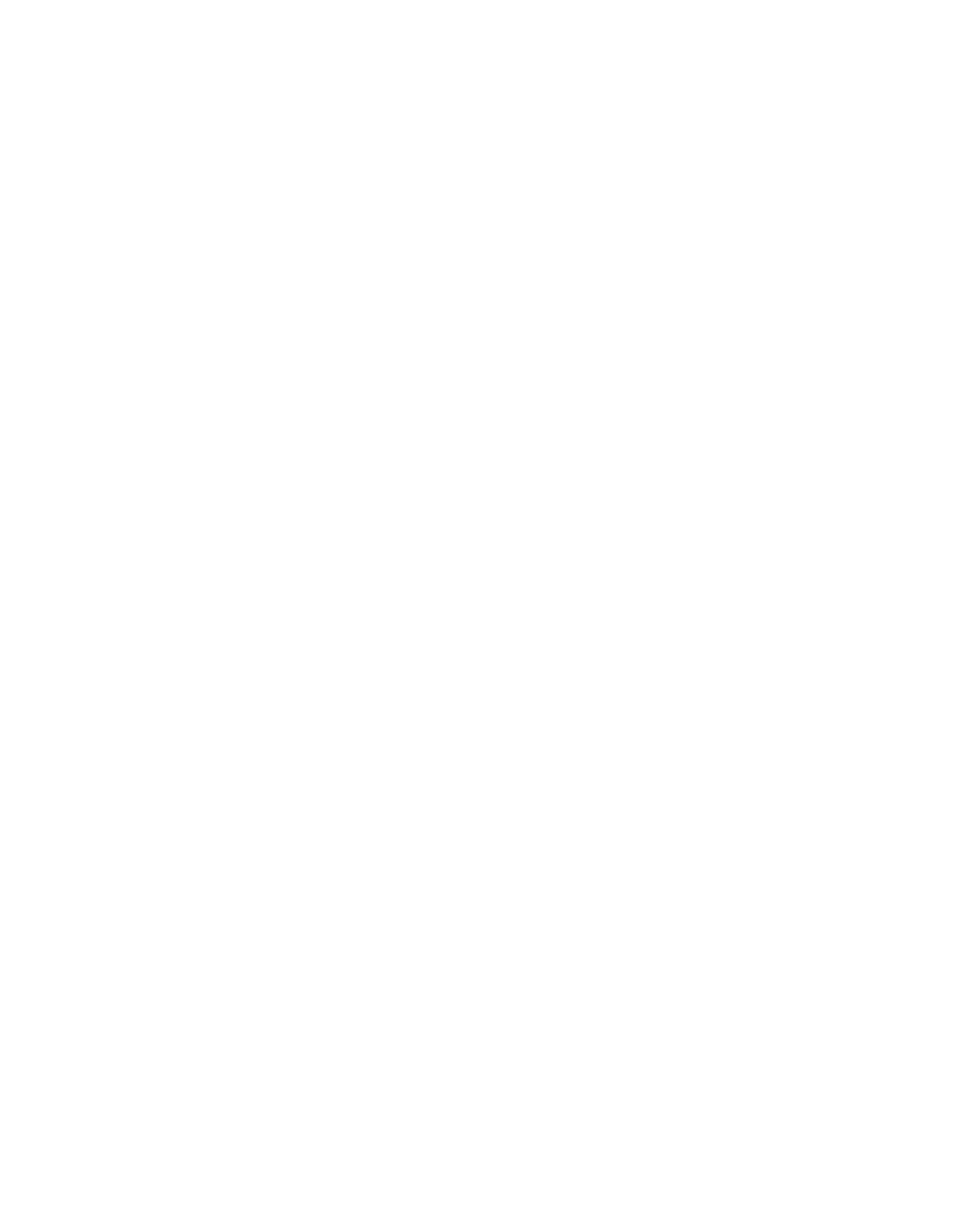## Appendix A

Plots of Global Fill Slope (Reclamation and Final) Stability Analyses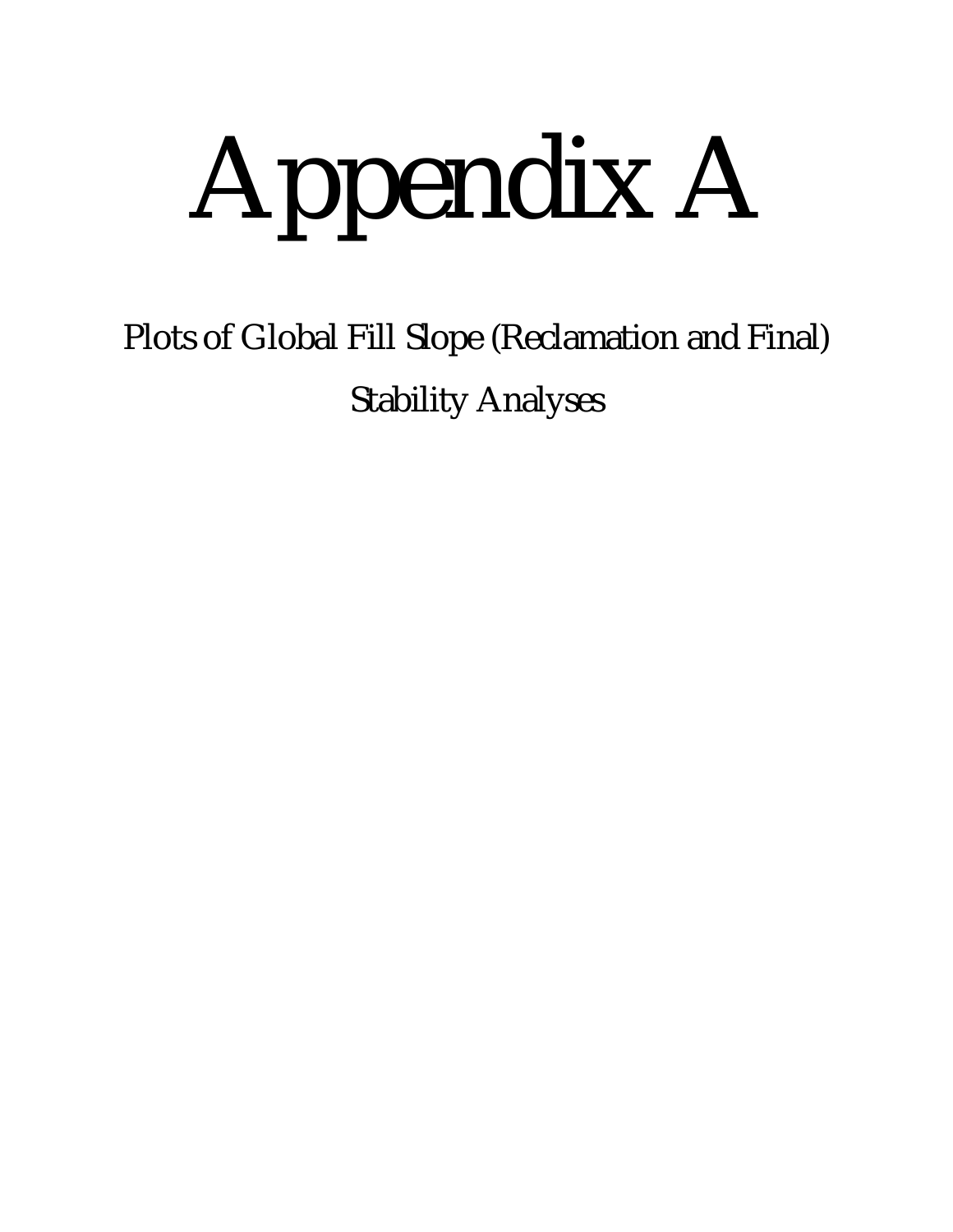

**CHRISTIAN WHEELER** ENGINEERING

### **Otay Hills Quarry - RECLAMATION Phase 4A - 285 High (2.1:1)**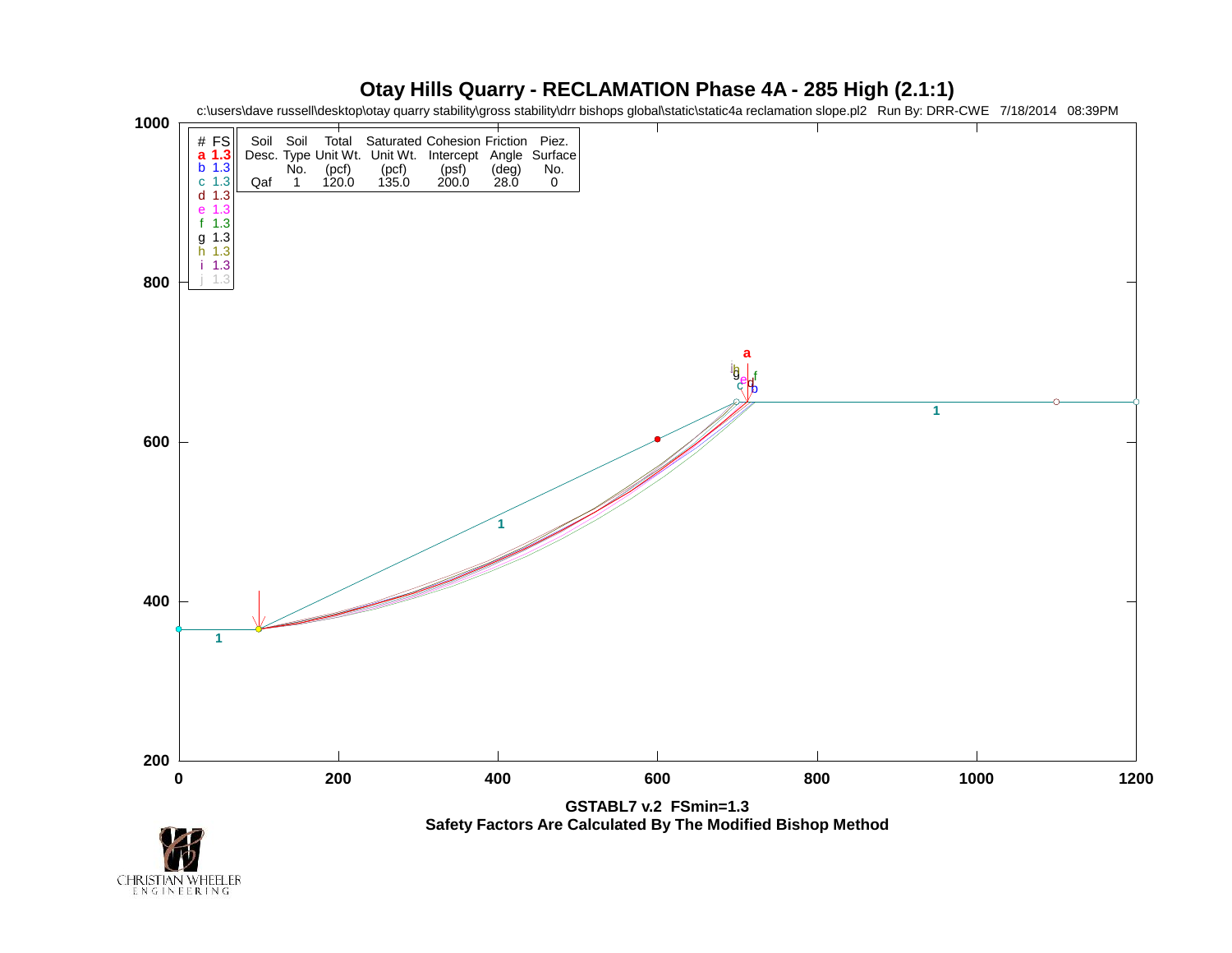### **Otay Hills Quarry - RECLAMATION Phases 4B & 4C - 550' High (2.5:1)**



**Safety Factors Are Calculated By The Modified Bishop Method**

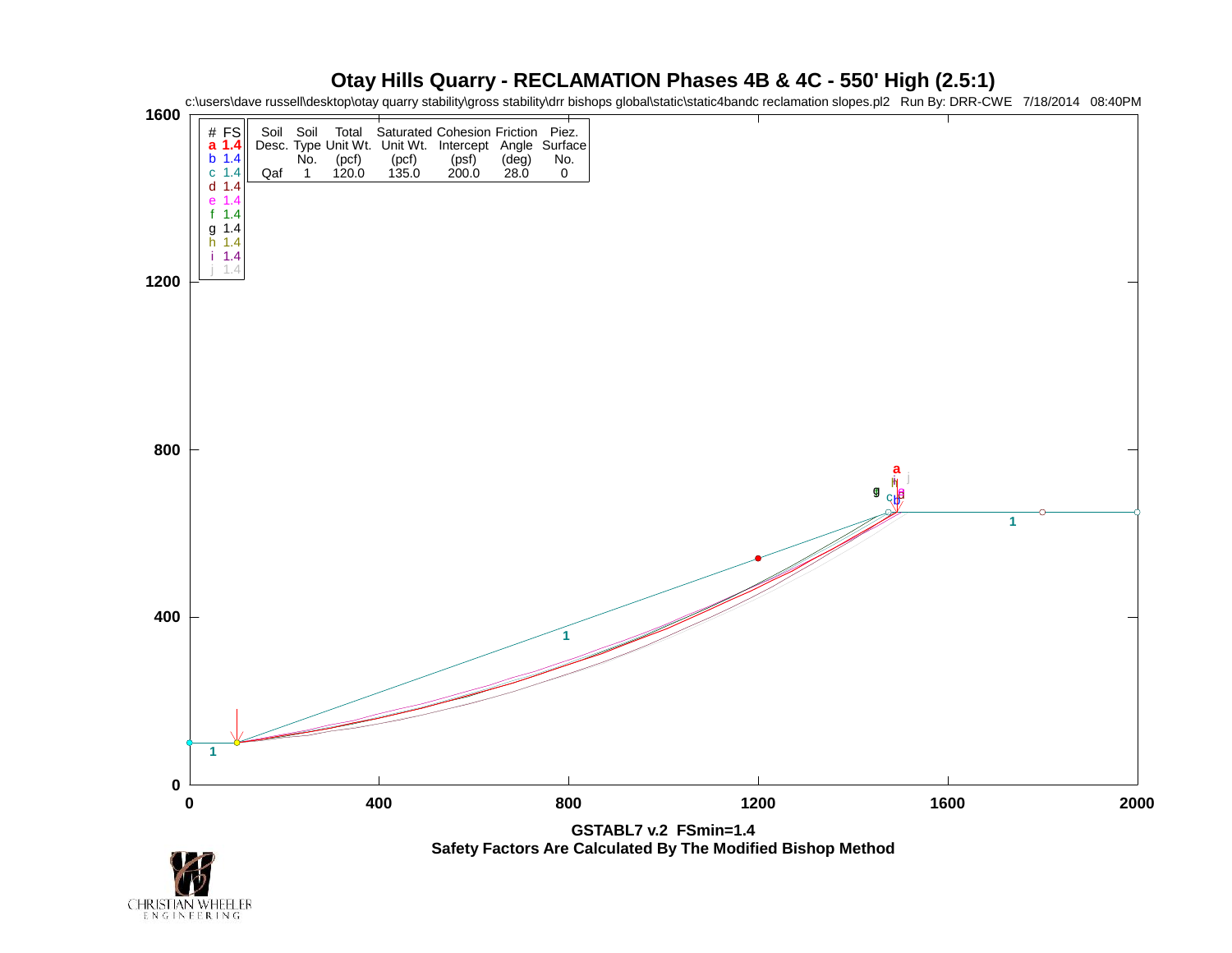### **Otay Hills Quarry - RECLAMATION Phase 4D - 450' High (2.2:1 UNIFORM)**



**CHRISTIAN WHEELER** ENGINEERING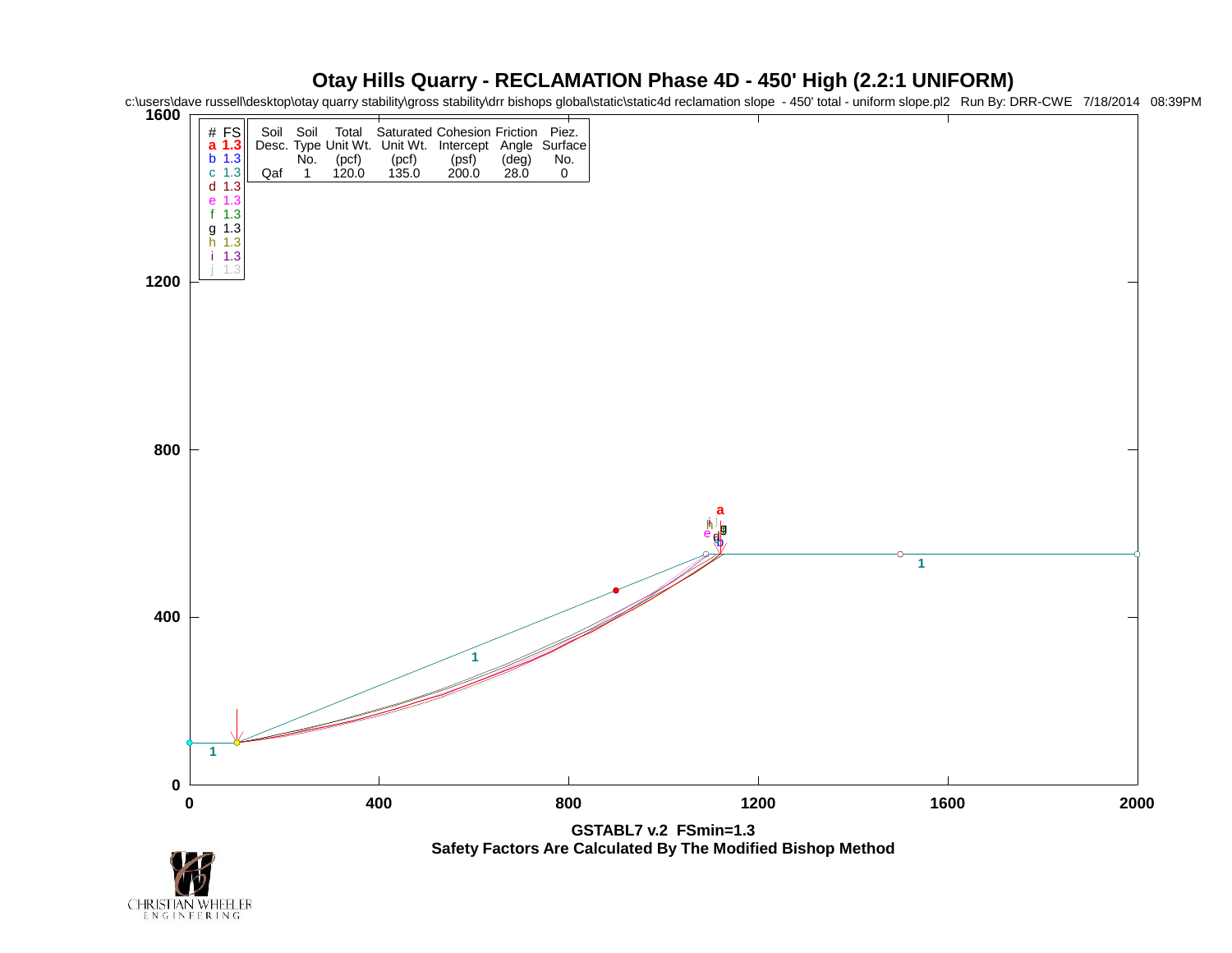

### **Otay Hills Quarry - RECLAMATION Phase 4A - 285 High (2.1:1)**

**Safety Factors Are Calculated By The Modified Bishop Method**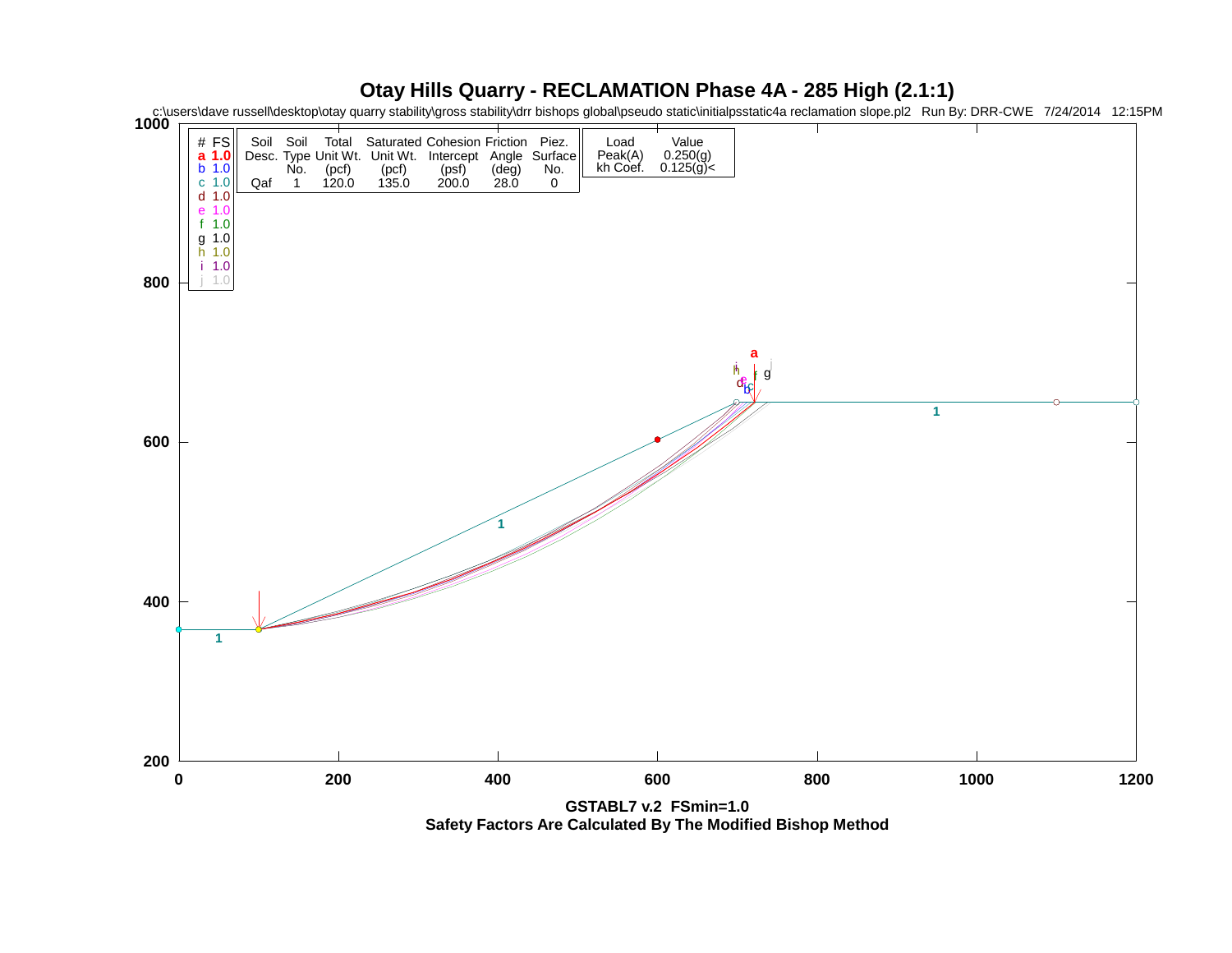

**CHRISTIAN WHEELER** ENGINEERING

### **Otay Hills Quarry - RECLAMATION Phase 4A - 285 High (2.25:1) PS**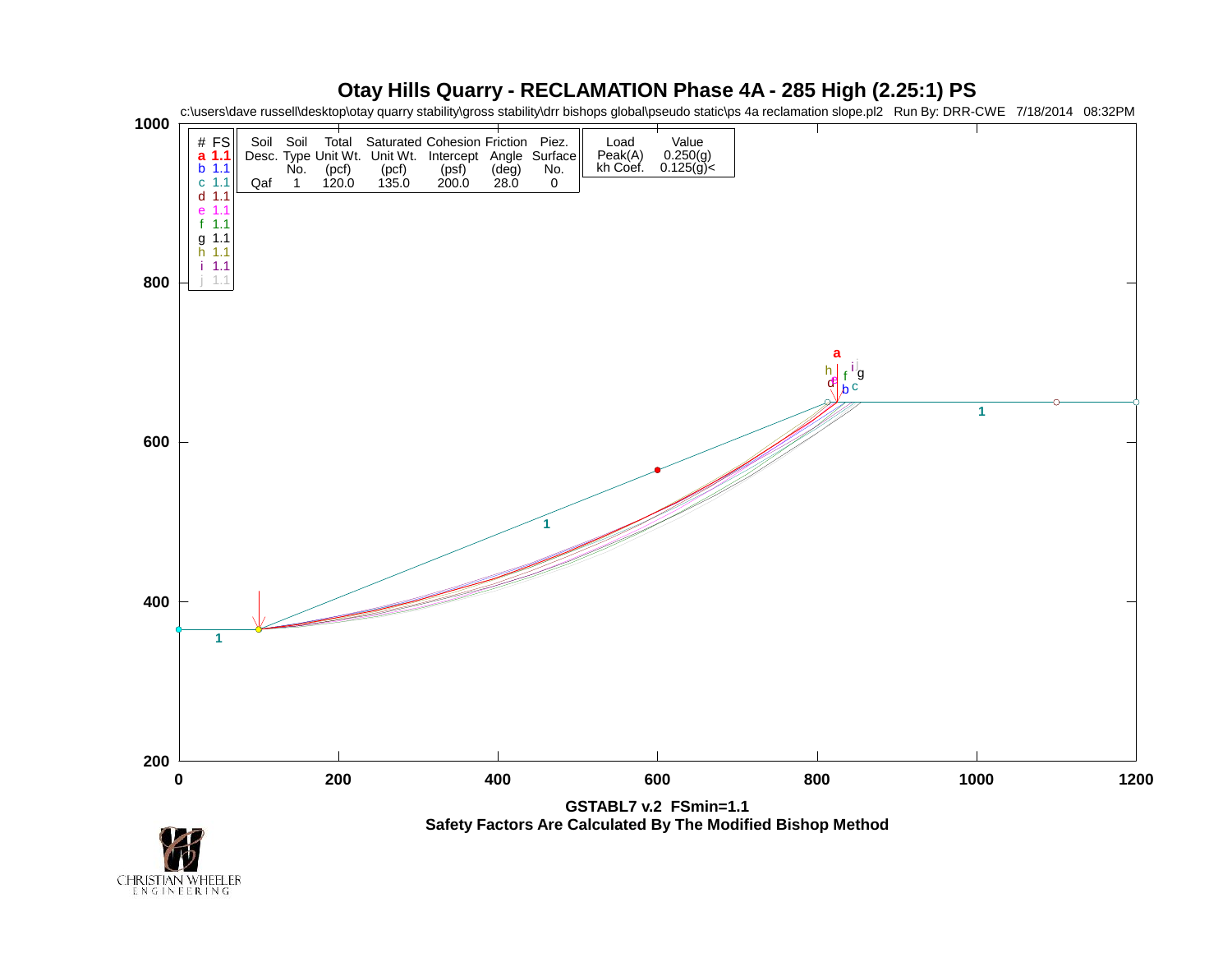### **Otay Hills Quarry - RECLAMATION Phases 4B & 4C - 550' High (2.5:1)**



**Safety Factors Are Calculated By The Modified Bishop Method**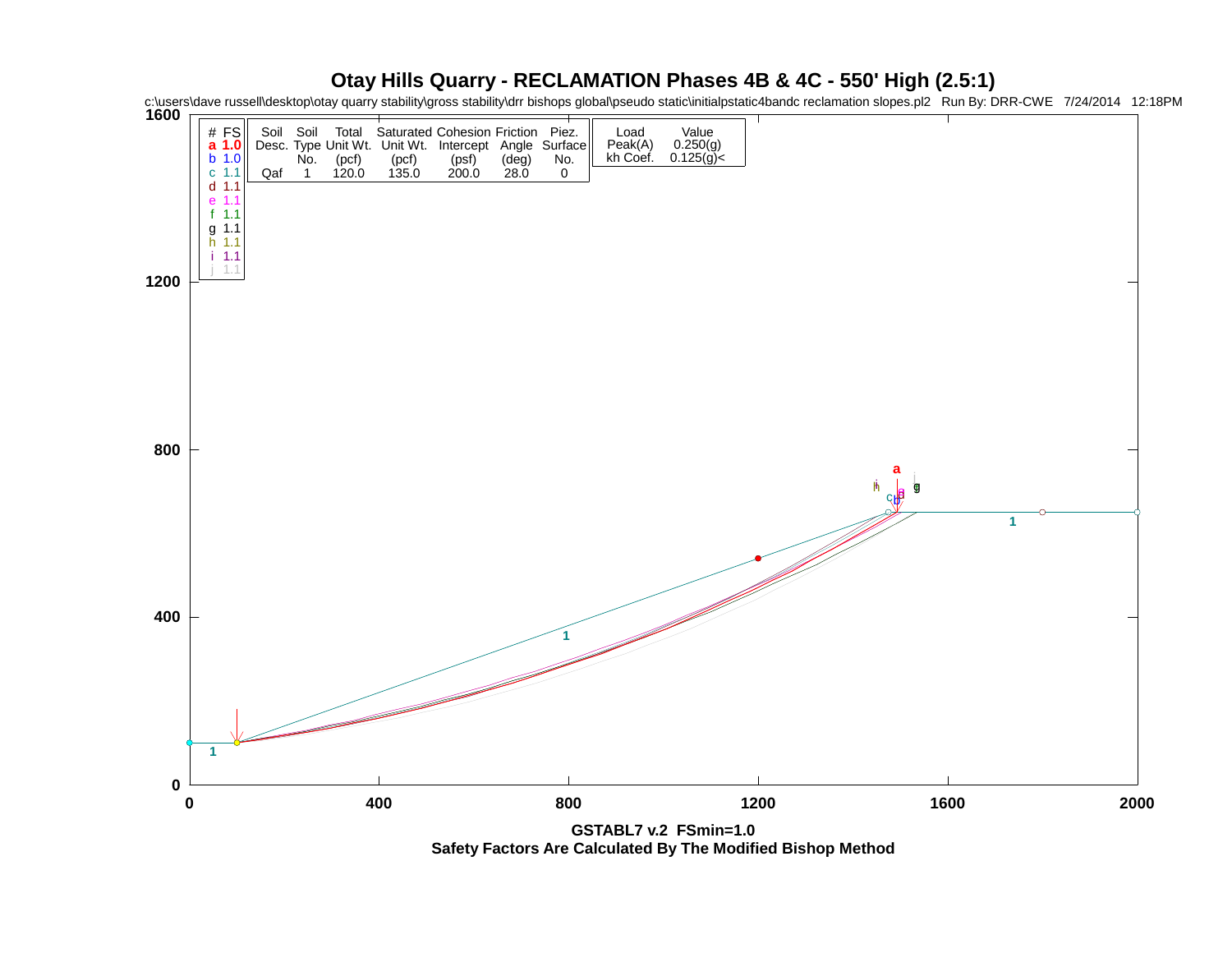

### **Otay Hills Quarry - RECLAMATION Phases 4B & 4C - 550' High (2.6:1)**

**CHRISTIAN WHEELER** ENGINEERING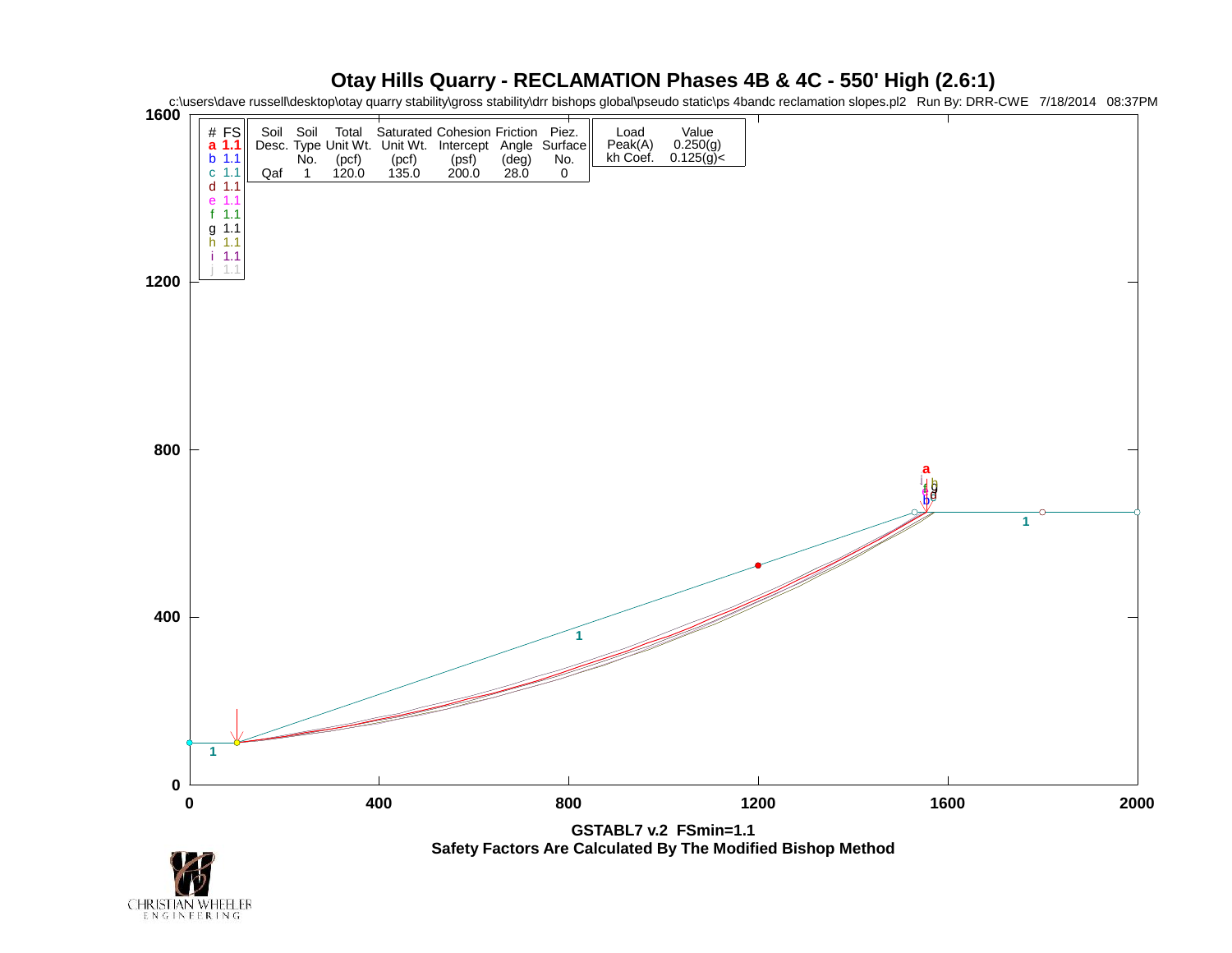### **Otay Hills Quarry - RECLAMATION Phase 4D - 450' High (2.2:1 UNIFORM)**

c:\users\dave russell\desktop\otay quarry stability\gross stability\drr bishops global\pseudo static\initialpstatic4d reclamation slope - 450' total - uniform slope.pl2 Run By: DRR-CWE 7/24/2014 12:20P<br>1600 <del>| | | | | | | </del>



**Safety Factors Are Calculated By The Modified Bishop Method**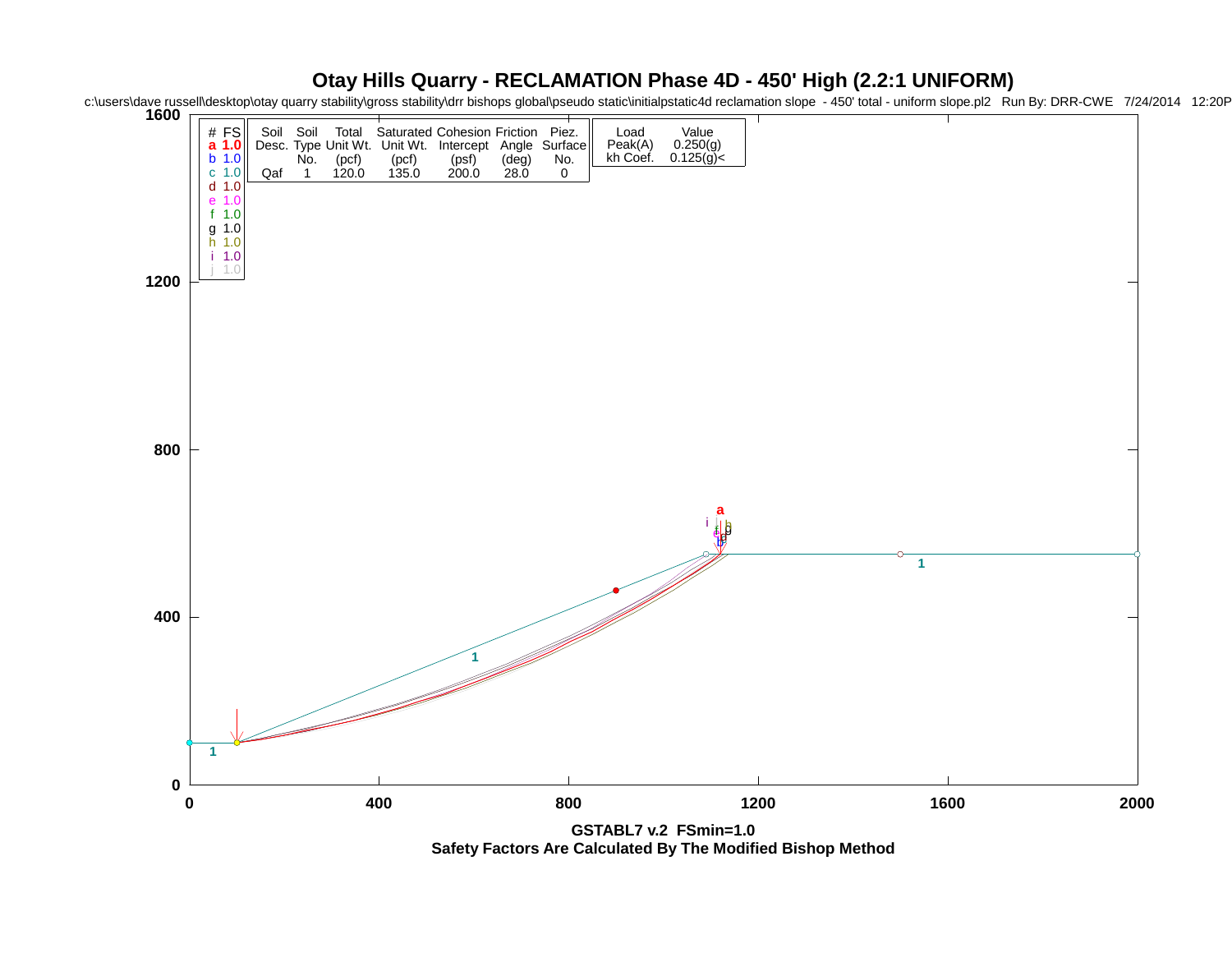### **Otay Hills Quarry - RECLAMATION Phase 4D - 450' High (2.5:1) PS**



**CHRISTIAN WHEELER** ENGINEERING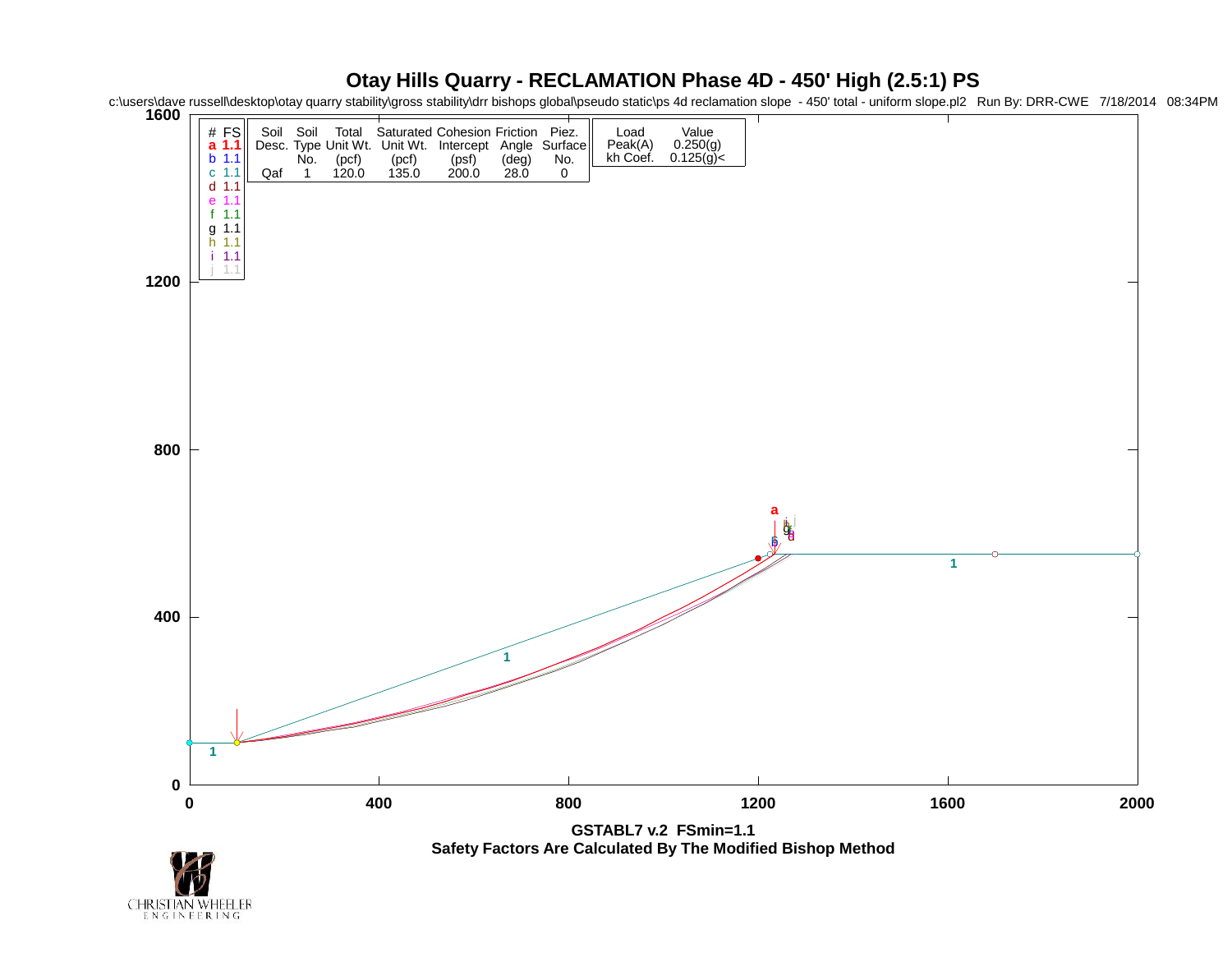### **Otay Hills Quarry - FINAL FILL SLOPE FINAL 4D/E Fill Slope 70' (2:1) PS**



**Safety Factors Are Calculated By The Modified Bishop Method**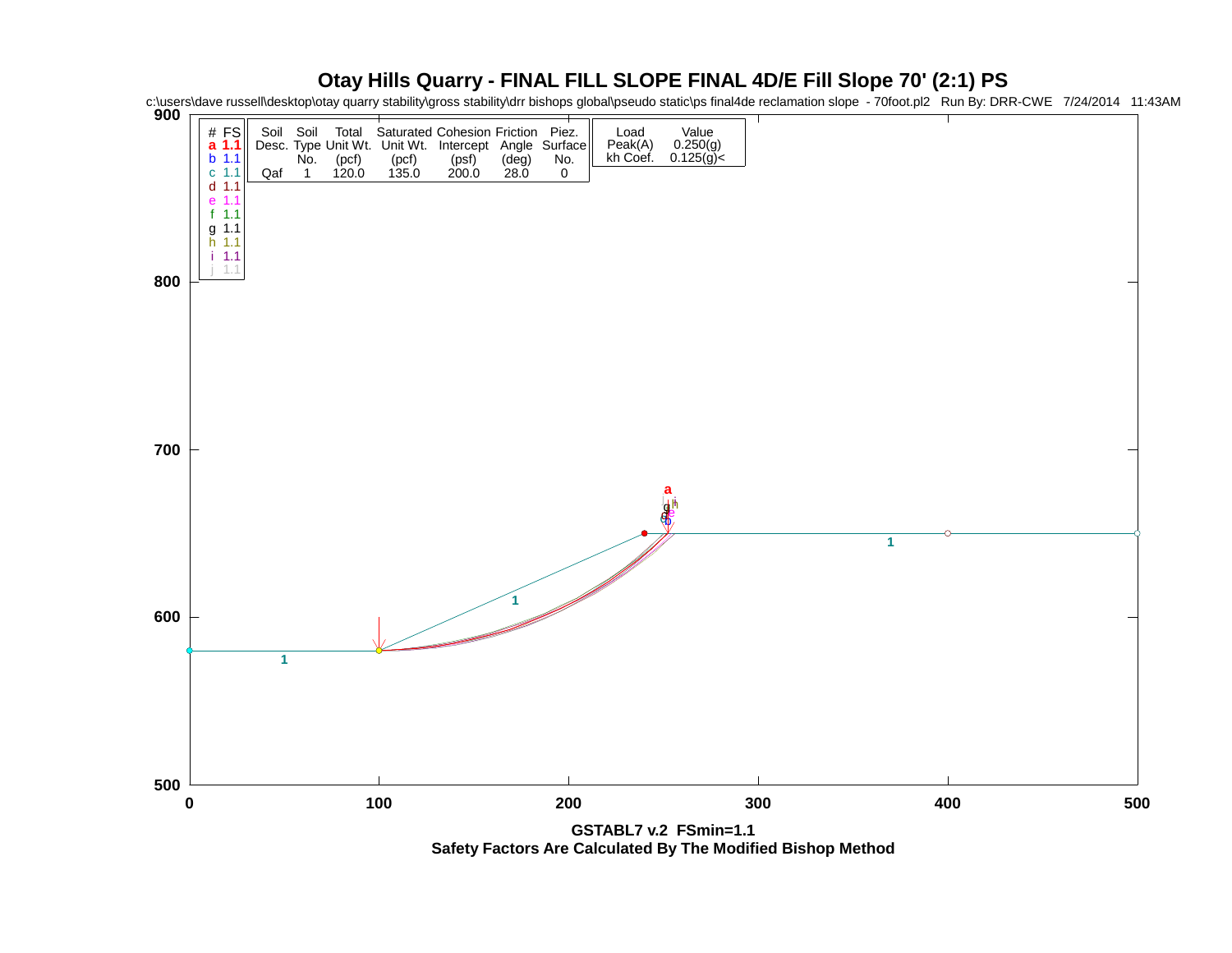# Appendix B

Plot of Surficial Stability Analysis Final Phase 4D/E Fill Slope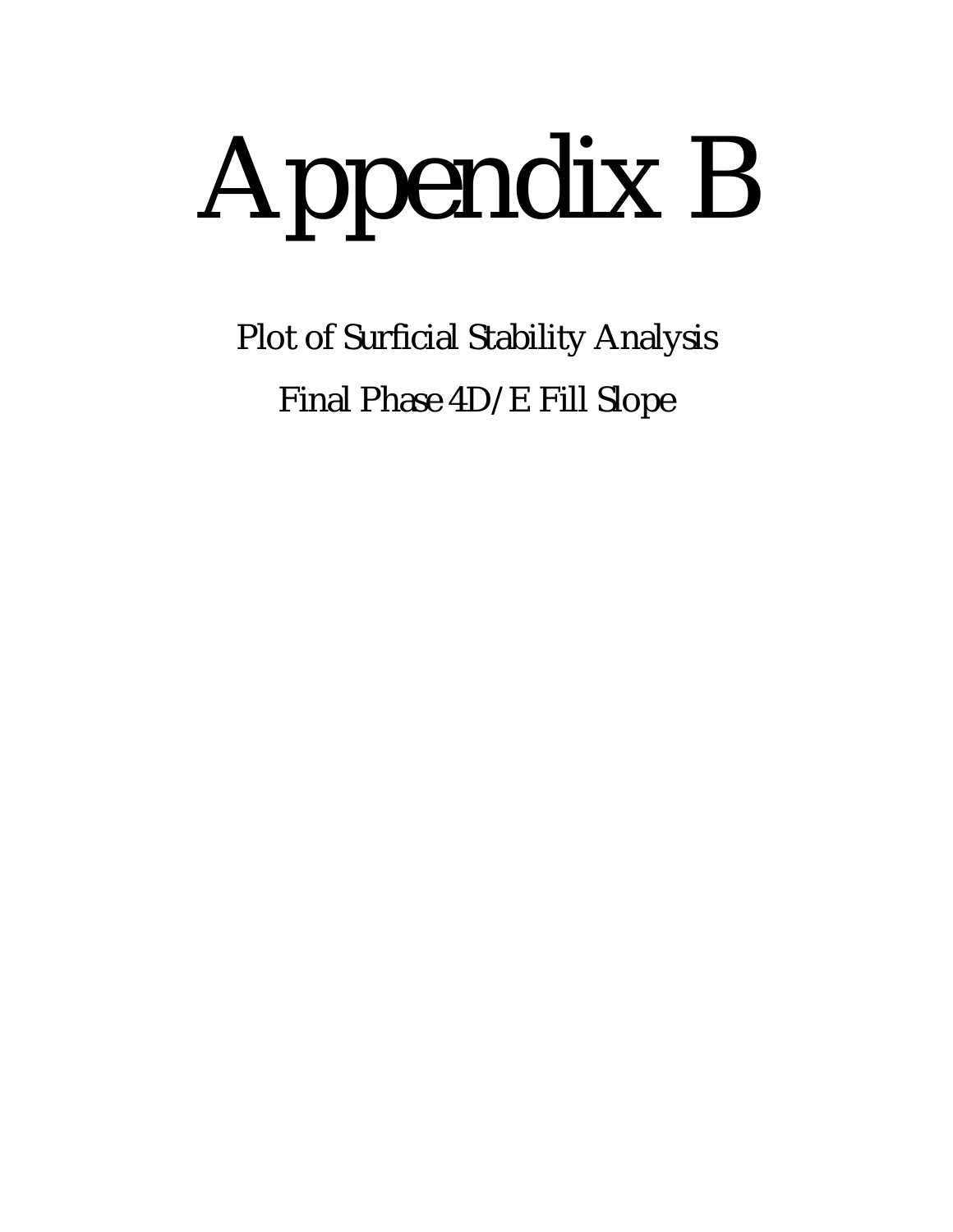### **SURFICIAL SLOPE STABILITY - 2:1 (H:V) FILL SLOPE**



SEEPAGE PARALLEL TO SLOPE

### **ASSUMED PARAMETERS**

|                  | Depth of Saturation (ft)                                    |      |
|------------------|-------------------------------------------------------------|------|
|                  | Slope Angle (H:1)                                           |      |
| $\gamma_{w}$     | Unit Weight of Water (pcf)                                  | 62.4 |
| $\gamma_{\rm T}$ | Saturated Unit Weight of Soil (pcf)                         | 125  |
|                  | Angle of Internal Friction Along Plane of Failure (degrees) | 28   |
|                  | Cohesion Along Plane of Failure (psf)                       | 200  |

**FACTOR OF SAFETY**

$$
FS = \frac{c + T (\tan \phi)}{T} \qquad \longrightarrow \qquad FS = \frac{c + (\gamma_T - \gamma_W)(z)(\cos^2 a)(\tan \phi)}{(\gamma_T)(z)(\sin a)(\cos a)}
$$

$$
FS = 1.5
$$

| 29                       |     | <b>OTAY HILLS QUARRY</b> |       |                |  |
|--------------------------|-----|--------------------------|-------|----------------|--|
|                          |     | Final Fill Slope         |       |                |  |
| <b>CHRISTIAN WHEELER</b> | BY: | DRR                      | DATE: | $\lceil$ ul-14 |  |
| ENGINEERING              |     | [OB NO.: 2110171.02]     |       | Appendix B     |  |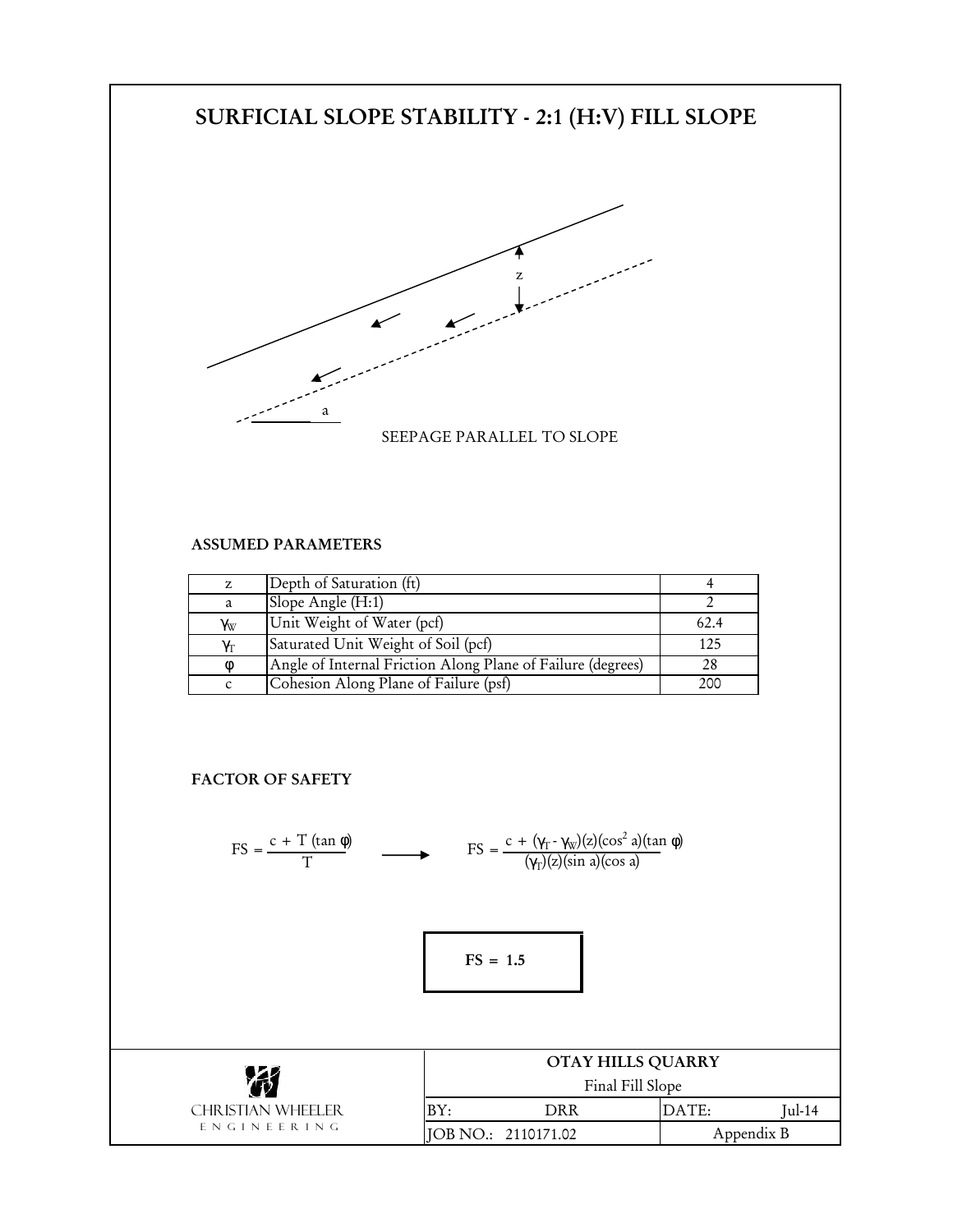### Appendix C

Landscape Architect Slope Certification